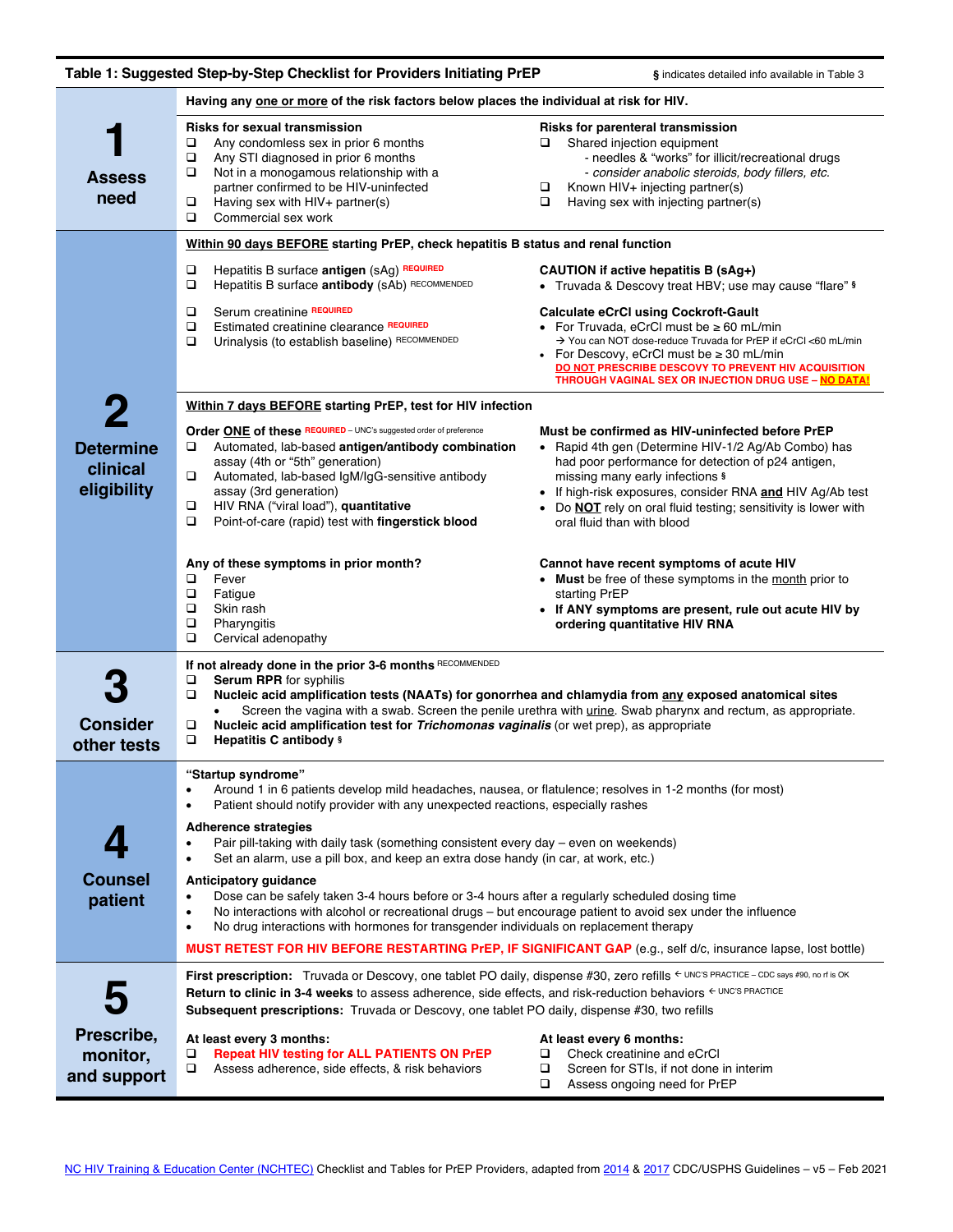| Table 2: Recommended Minimum Follow-up Assessments for Patients on PrEP, by Time on Therapy * |             |             |             |              |  |  |  |
|-----------------------------------------------------------------------------------------------|-------------|-------------|-------------|--------------|--|--|--|
| <b>Assessment</b>                                                                             | At 3 Months | At 6 Months | At 9 Months | At 12 Months |  |  |  |
| HIV antibody testing <sup>+</sup>                                                             | □           | □           | □           | $\Box$       |  |  |  |
| Pregnancy testing (if appropriate)                                                            | П           | □           | □           | □            |  |  |  |
| Ask about side effects                                                                        | □           | □           | □           | □            |  |  |  |
| Ask about adherence                                                                           | □           | □           | □           | □            |  |  |  |
| Ask about risk-reduction behaviors                                                            | □           | □           | □           | □            |  |  |  |
| Determine need for continuing PrEP                                                            | П           | □           | □           | □            |  |  |  |
|                                                                                               |             |             |             |              |  |  |  |
| Prescription for 90d worth of PrEP                                                            | ◻           | □           | ⊓           | □            |  |  |  |
|                                                                                               |             |             |             |              |  |  |  |
| Creatinine and eCrCl calculation                                                              |             | $\Box$      |             | $\Box$       |  |  |  |
| Serum RPR for syphilis                                                                        | ◻           | □           |             | $\Box$       |  |  |  |
| NAAT for gonorrhea & chlamydia <sup>‡</sup>                                                   |             | □           |             | П            |  |  |  |
| Urinalysis with dipstick                                                                      |             |             |             | □            |  |  |  |

\* If patient continues on PrEP after 12 months, restart schedule (i.e., assessments at month 15 are same as those at month 3)

† **Strong consideration should be given to using ONLY automated 4th or "5th" gen antigen/antibody combo assays**, instead of "standard" antibody testing. *See notes in Table 3 for details*.

‡ Nucleic acid amplification test (NAAT) kits used for cervical, vaginal, or urethral swabs can also be used for specimens from the pharynx and rectum. Studies show that a substantial number of infections go unrecognized because "extragenital" anatomical sites are not tested often enough – especially among men who have sex with men.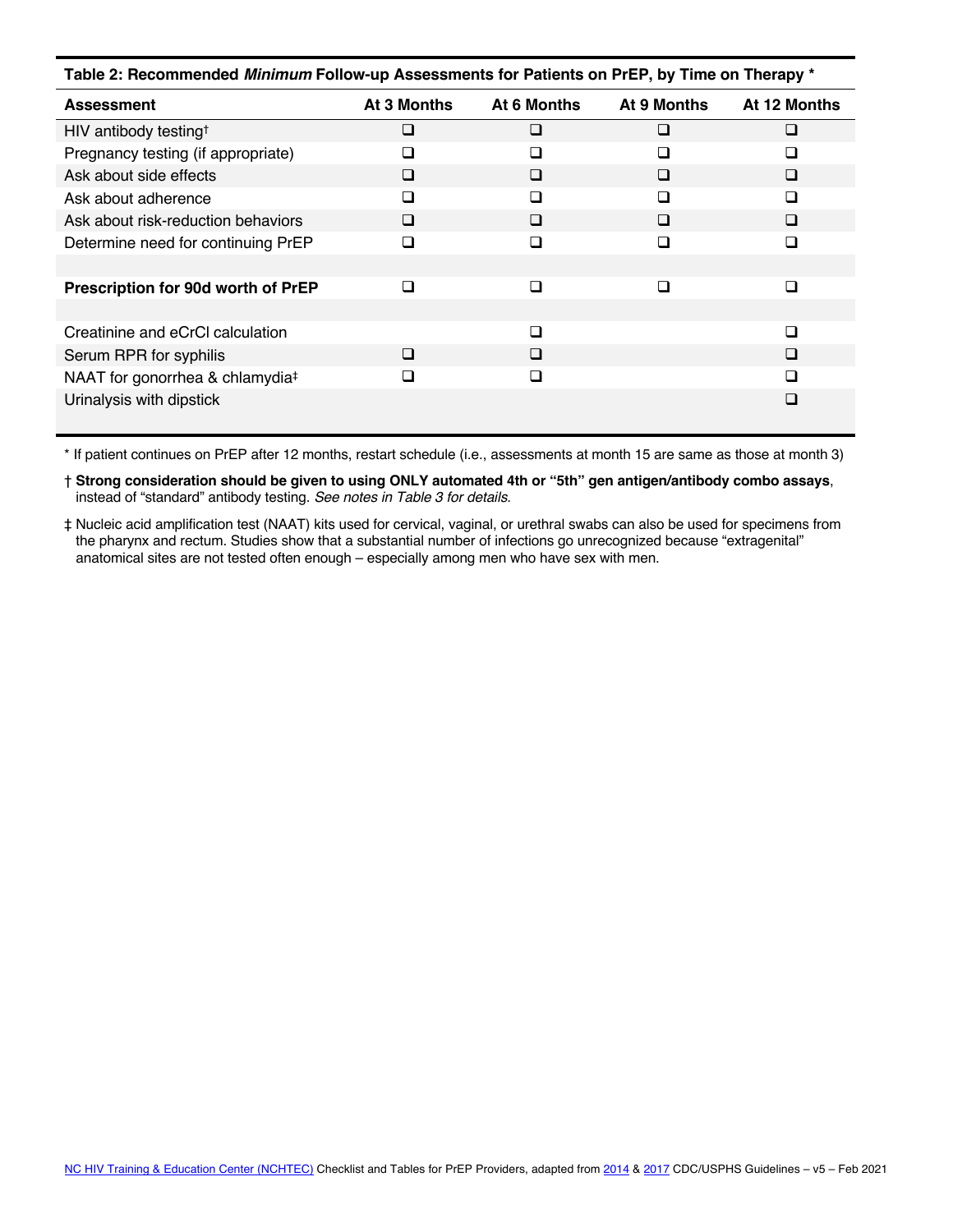## **Table 3: Notes on Laboratory Tests for Initiating and Managing Patients on PrEP**

| Test                                   | <b>Notes</b>                                                                                                                                                                                                                                                                                                                                                                                                                                                                                                                                                                                                                                                                                                                                                                                                                                                                                                                                                                                                                                                                                                                                                             |  |  |
|----------------------------------------|--------------------------------------------------------------------------------------------------------------------------------------------------------------------------------------------------------------------------------------------------------------------------------------------------------------------------------------------------------------------------------------------------------------------------------------------------------------------------------------------------------------------------------------------------------------------------------------------------------------------------------------------------------------------------------------------------------------------------------------------------------------------------------------------------------------------------------------------------------------------------------------------------------------------------------------------------------------------------------------------------------------------------------------------------------------------------------------------------------------------------------------------------------------------------|--|--|
| HIV antibody testing                   | For an overview of HIV testing, see: https://www.ncbi.nlm.nih.gov/pmc/articles/PMC5718364/<br>$\bullet$                                                                                                                                                                                                                                                                                                                                                                                                                                                                                                                                                                                                                                                                                                                                                                                                                                                                                                                                                                                                                                                                  |  |  |
|                                        | Strong consideration should be given to ordering automated, lab-based 4th (or 5th) generation<br>$\bullet$<br>antigen/antibody combination assays for all PrEP-related HIV testing. These newer tests are capable of<br>detecting recent infections more reliably than the older, IgM/IgG sensitive, third generation EIA/ELISA tests.<br>Antigen/antibody combination tests on serum or plasma can identify the presence of viral antigens before<br>anti-HIV antibodies develop, narrowing the "window" period of early infection.                                                                                                                                                                                                                                                                                                                                                                                                                                                                                                                                                                                                                                     |  |  |
|                                        | Point-of-care (rapid) antigen/antibody combination tests are NOT as sensitive as lab-based,<br><b>automated 4th gen tests.</b> Unfortunately, the initial version of the only FDA-approved rapid 4th gen (Alere<br>Determine HIV-1/2 Ag/Ab Combo) had exceptionally poor sensitivity in detecting p24 antigen in post-<br>marketing field studies, so it cannot be relied upon to exclude acute infection. (For a review, see:<br>http://www.ncbi.nlm.nih.gov/pubmed/26558545). The manufacturer revised this assay, but as of May 2020,<br>its performance from prospectively collected samples has yet to be reported; see<br>https://www.ncbi.nlm.nih.gov/pubmed/27272704 & https://www.ncbi.nlm.nih.gov/pmc/articles/PMC7125248<br>If any concern exists that a patient may have acute (seronegative) HIV infection, order<br>HIV RNA (viral load) in addition to OR instead of a 4th generation assay.<br>To order a lab-based, automated 4th generation Ag/Ab combo assay:<br>$\bullet$<br><b>Quest Diagnostics</b><br>$\circ$<br>Test code 91431, CPT code 87389<br>٠<br>"HIV 1/2 Antigen and Antibodies, Fourth Generation, with Reflexes"<br>LabCorp<br>$\circ$ |  |  |
|                                        | Test number 083935, CPT code 87389<br>"Human Immunodeficiency Virus 1/O/2 (HIV-1/O/2) Antigen/Antibody (Fourth<br>٠<br>Generation) Preliminary Test with Cascade Reflex to Supplementary Testing"                                                                                                                                                                                                                                                                                                                                                                                                                                                                                                                                                                                                                                                                                                                                                                                                                                                                                                                                                                        |  |  |
|                                        | An IgG-sensitive (2nd generation) point-of-care (rapid) test (e.g., OraQuick ADVANCE HIV-1/2) may be<br>$\bullet$<br>considered ONLY IF fingerstick blood is used as the specimen – NOT oral fluid. Antibody concentrations are<br>much lower in oral transudate than in blood, so the "window" period for antibody detection in oral fluid is<br>longer than in fingerstick blood. For an overview of HIV testing, see:<br>https://www.ncbi.nlm.nih.gov/pmc/articles/PMC5718364/                                                                                                                                                                                                                                                                                                                                                                                                                                                                                                                                                                                                                                                                                        |  |  |
| Serum creatinine                       | Estimated creatinine clearance (eCrCl) must be $\geq 60$ mL/min to receive Truvada-based PrEP,<br>$\bullet$<br>and ≥ 30 mL/min to receive Descovy-based PrEP.                                                                                                                                                                                                                                                                                                                                                                                                                                                                                                                                                                                                                                                                                                                                                                                                                                                                                                                                                                                                            |  |  |
|                                        | Patients with impaired renal function should not be prescribed Truvada.<br>$\bullet$<br>Dose adjustment of Truvada has not been studied in the context of PrEP and is ABSOLUTELY NOT<br>recommended in HIV-uninfected patients.                                                                                                                                                                                                                                                                                                                                                                                                                                                                                                                                                                                                                                                                                                                                                                                                                                                                                                                                          |  |  |
| Hepatitis serologies                   | Baseline serologies should include AT LEAST the following:<br>$\bullet$<br>Hepatitis B surface antigen (HBsAg) to rule out active, chronic HBV infection<br>$\circ$<br>Hepatitis B surface antibody (anti-HBs) to assess for the need for immunization<br>$\circ$                                                                                                                                                                                                                                                                                                                                                                                                                                                                                                                                                                                                                                                                                                                                                                                                                                                                                                        |  |  |
|                                        | Since Truvada and Descovy have anti-HBV activity, concern exists for the possibility of HBV "flares" among<br>$\bullet$<br>individuals with chronic, replicative HBV who are prescribed PrEP. Data from the iPrEx study showed no<br>evidence of flares, however only 12 of 2499 participants had chronic HBV and only 6 were randomized to<br>receive Truvada. (See: http://www.ncbi.nlm.nih.gov/pubmed/26413853). Patients with chronic HBV should<br>be referred to an infectious disease or liver specialist for anti-HBV therapy - which might be PrEP.                                                                                                                                                                                                                                                                                                                                                                                                                                                                                                                                                                                                             |  |  |
|                                        | Hepatitis C antibody (anti-HCV) testing is encouraged for all patients, however the best evidence supporting<br>$\bullet$<br>this recommendation applies to individuals:<br>aged 18-79 years old (see USPSTF updated recommendation issued 2 March 2020)<br>$\circ$<br>who have ever injected drugs (with or without shared equipment)<br>$\circ$<br>who have ever snorted drugs (implements are often shared)<br>$\circ$<br>having sex of any kind that results in visible mucosal or tissue bleeding<br>$\circ$<br>engaging in anal sex practices that could produce bleeding or tears in tissue<br>$\circ$<br>(e.g., sex toys, fisting, rough sex, group sex, or sex under the influence of alcohol or drugs)                                                                                                                                                                                                                                                                                                                                                                                                                                                         |  |  |
| Urinalysis with dipstick               | Establishes a baseline so that if any tenofovir-associated renal issues develop, you have a reference point<br>$\bullet$                                                                                                                                                                                                                                                                                                                                                                                                                                                                                                                                                                                                                                                                                                                                                                                                                                                                                                                                                                                                                                                 |  |  |
| Serum RPR for syphilis                 | If not already done in the prior year<br>$\bullet$                                                                                                                                                                                                                                                                                                                                                                                                                                                                                                                                                                                                                                                                                                                                                                                                                                                                                                                                                                                                                                                                                                                       |  |  |
| NAA tests for gonorrhea<br>& chlamydia | If not already done in the prior year<br>$\bullet$<br>Include pharyngeal testing for gonorrhea $(\pm$ chlamydia) if the patient reports performing oral sex<br>$\bullet$<br>Include rectal testing for gonorrhea and chlamydia if the patient reports receptive anal sex<br>$\bullet$                                                                                                                                                                                                                                                                                                                                                                                                                                                                                                                                                                                                                                                                                                                                                                                                                                                                                    |  |  |